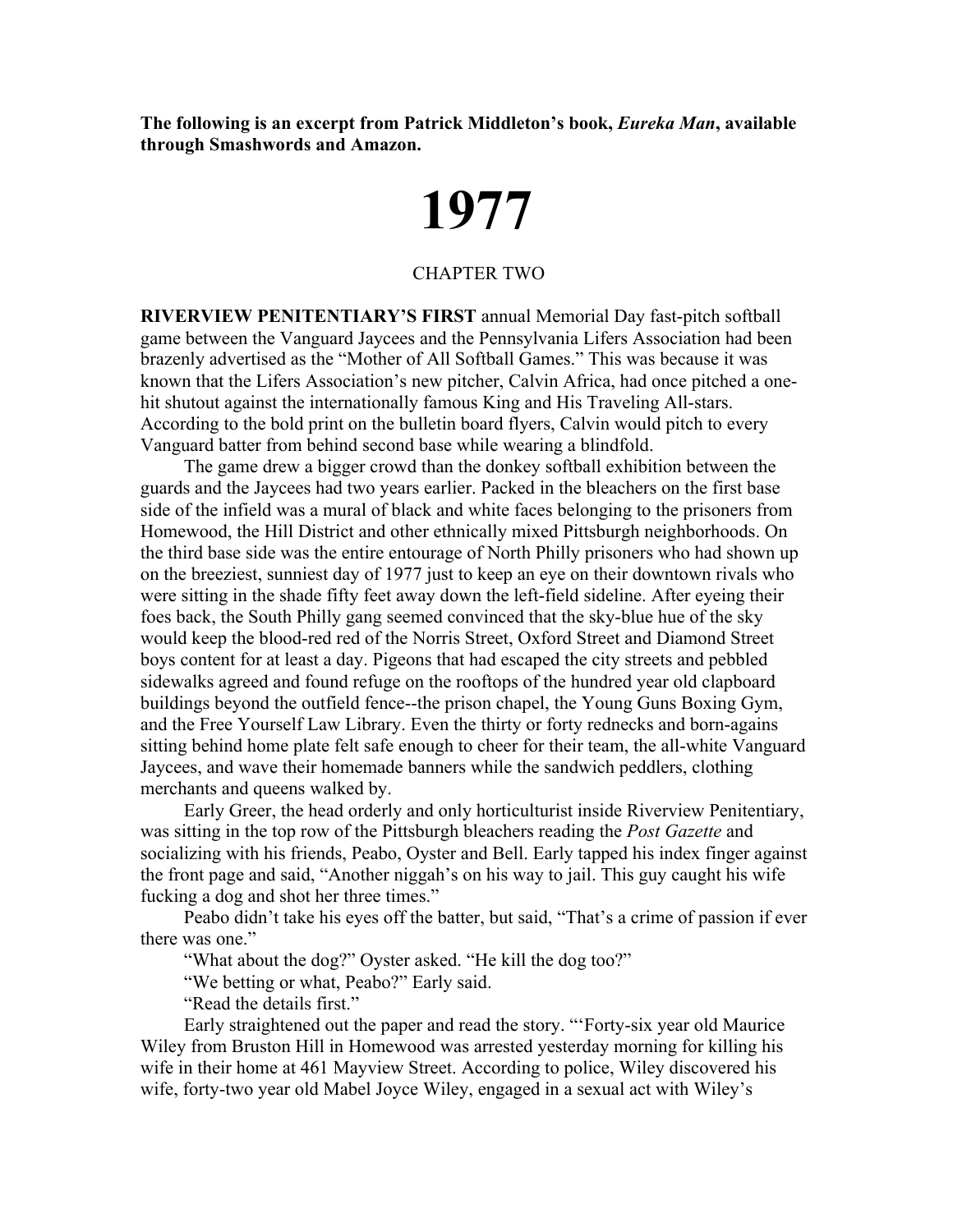American Bull Terrier and shot her once in the head and twice in the chest. Wiley is being held without bail in the Allegheny County Jail."

When it was apparent that Early was through, Peabo said, "That's a simple crime of passion."

"Nah," said Early. "Three shots was overkill, man. I say he gets life."

"Life!" said Oyster. "For a crime of passion? Shouldn't no man get life for a crime of passion. That's what those crackers did to me."

Bell looked at Oyster when Oyster uttered the word cracker.

"Okay, Early. Let's bet. How much?"

"The usual," Early said. "Loser buys ice cream for a week."

"You're on."

"What about the dog?"

"What about the damn dog, Oyster?" said Early. "You're not making one bit of sense. It wasn't the dog's fault. A dog ain't got no sense."

"Well, it'd have to go just the same. I wouldn't want no dog hanging around my house after it's been with my woman."

Early pulled out a stack of three by five index cards from his shirt pocket and wrote Maurice Wiley's name on one and then recorded the bet Early and Peabo had just made. Ever since they had made a game out of betting on new arrestees, Early had been keeping stats on each one: name, age, race, type of crime and location, amount of bail, name of the judge, and any other relevant facts he could glean from the newspaper or the six o'clock news. Before laying down a bet, he usually studied his facts like a statistician, unless the bet was a sure thing. Maurice Wiley was a sure thing. Maurice Wiley had committed premeditated murder and Early was certain the man would receive nothing less than a life sentence.

A band of young bucks walking by the bleachers transfixed them for several seconds, as did Tommy Lovechild, a born-again pedophile who was sitting on the bottom bleacher handing out Jesus Saves tracts. "Give yourselves to Jesus, brothers, and you can enter the kingdom of heaven." Two of the young bucks stared at Tommy, not sure if they wanted Jesus' kingdom or to knock the smirk off Tommy Lovechild's pitted white face. Tommy stared back and said, "You can curse me out, brothers, and you can beat me black and blue, but I'll love you just the same." The taller of the two young bucks smacked Tommy's hat off his head and told him to shut the fuck up.

"That man's out!" cried Bell. The runner on third base tagged up and scored on a shallow fly ball to left-center. "He's out, ump!" Bell's protest was drowned out by the B&O railroad cars rattling along the banks of the Ohio River just beyond the prison wall.

"Bell, you know damn well you can't see that good," said Oyster.

Bell, who had lost his left eye somewhere along the Ho Chi Minh Trail, said, "I can see better than that umpire. That man was out!"

Early, Oyster and Peabo joked with Bell, but never argued with him. Not because they feared the five-one, hundred and twenty pound white man, but, rather because of where he had been. "*La rue sans joie*," the Street Without Joy. Shortly after arriving at Riverview four years ago, Bell had stood up at his first lifers meeting to tell the members something about himself and ended up taking them to the Phong Dien district of South Vietnam, 1970, where his Third Battalion of the 187 Infantry had gone to support a pacification program. *La rue sans joie* was where Bell had lost his left eye while rescuing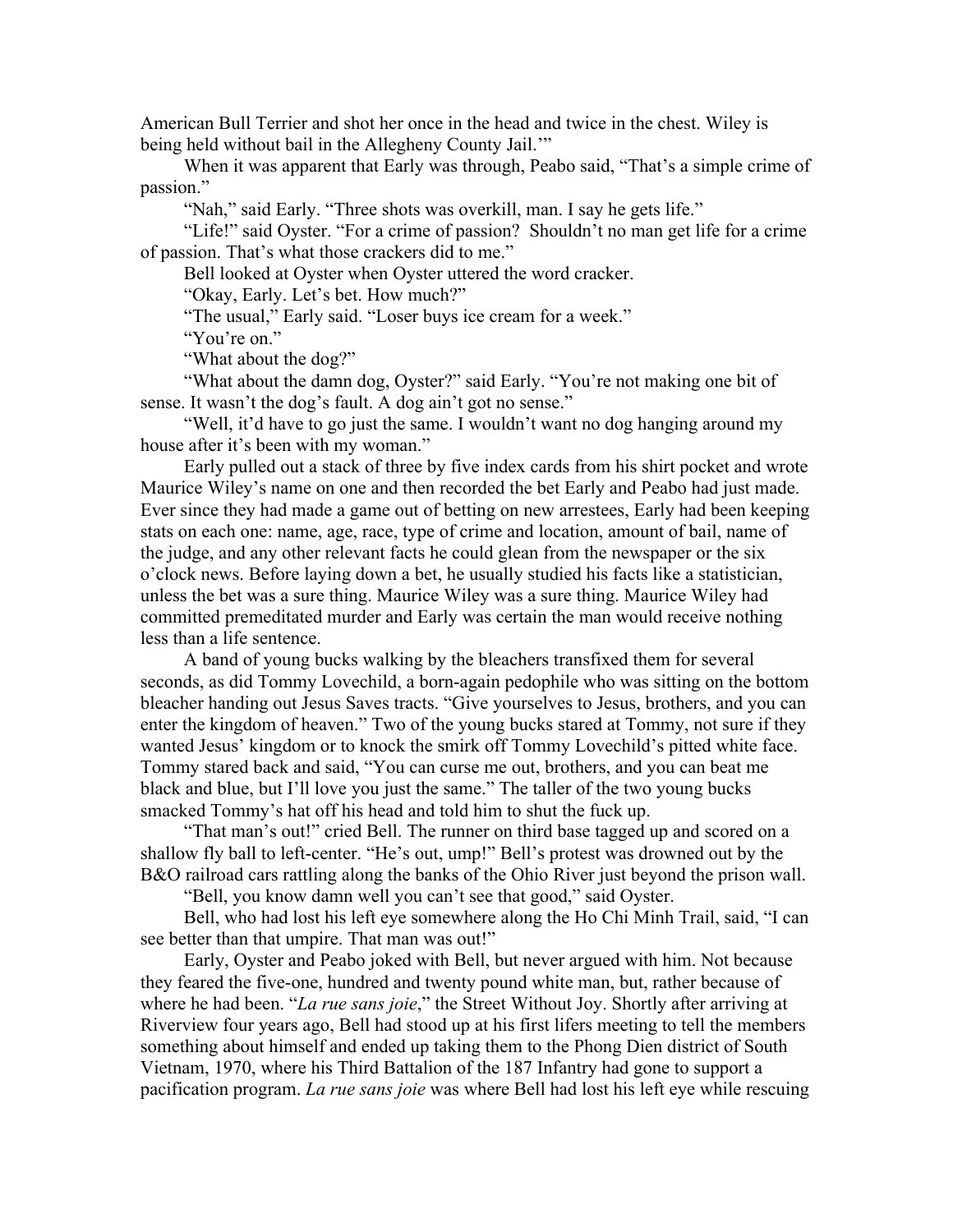a seven-year-old girl from a burning hamlet. When he described with piercing poignancy how he had passed the little girl's body to the medic while her skin remained in the crook of his arms and how, seconds later, a mortar exploded five feet from where he stood on *La rue sans joie*, Early knew by the way Bell had uttered those four French words, *La rue sans joie,* that Bell was permanently astonished and in need of a friend. That was four years ago and since then, Bell had been spending every spring and summer evening watching softball games and eating ice cream sandwiches with Early, Oyster, and Peabo on the top row of the first base bleachers.

Bell stood and stretched between innings and said, "This game reminds me of 'Casey at the Bat.'"

"Casey? Who the hell's Casey?" Oyster asked.

"You never heard the poem, 'Casey at the Bat'? It's famous. It's about a baseball team that was losing a big game just like these guys are. 'The outlook wasn't brilliant for the Mudville Nine that day.'"

"We don't read no poems where I come from, Bell," Oyster said.

The Lifers had the bases loaded for the second time in the inning. Peabo bit into the fried onions on the corner of his sandwich and nudged Bell who was already sniggering. Oyster spit out a popcorn kernel and hollered for the umpire to invoke the mercy rule. Early laid the newspaper in his lap to stare at a prisoner who was standing near the right field fence. Early couldn't see his face. All he could see was a tall lanky fellow, wide at the shoulders, standing with his back to the game and apparently gazing at Early's flowerbeds on the other side of the fence. When he finally turned around, what Early saw was a young man whose beauty bloomed along with the sweet Williams, morning glories and chrysanthemums. "That's him," Early said. "Remember that boy we read about who killed a boy in reform school last summer?"

"Used a baseball bat, didn't he?" said Peabo.

"Yeah. We didn't want to bet on the outcome because he was just a kid."

"Don't say *we*!" Oyster said. "I wanted to bet. He was a white boy and I said right from the start he'd get off light because he was white."

"Yeah, well, you were wrong," Early said. "They gave him life. I read about him in my neighbor's hometown paper. That's him standing over there by the fence." Early pointed toward the first base foul line.

"He don't look like no killer to me," said Peabo.

"Looks more like a choir boy," said Oyster.

"Reminds me of *Billy Budd*," said Early.

"Billy Budd? Who the hell's Billy Budd? He in a poem too?"

"How do you know that's him?" asked Peabo.

"Cause they put him in a cell right up the tier from me when they brought him in two days ago. Read his door tag. His name's Priddy—Oliver Priddy."

"And lookie there!" said Oyster. "The booty bandit's on him already!"

"If he only knew what we knew."

"Yeah. He'd leave that Louisville slugger alone."

"You ain't never lied, Early."

"Kill the umpire!" Bell yelled. "That man was safe by a mile!"

No sooner did Bell protest another close call at home plate then the controversy died and two hundred and fifty pairs of eyes shifted to the new prisoner, Oliver Priddy. A